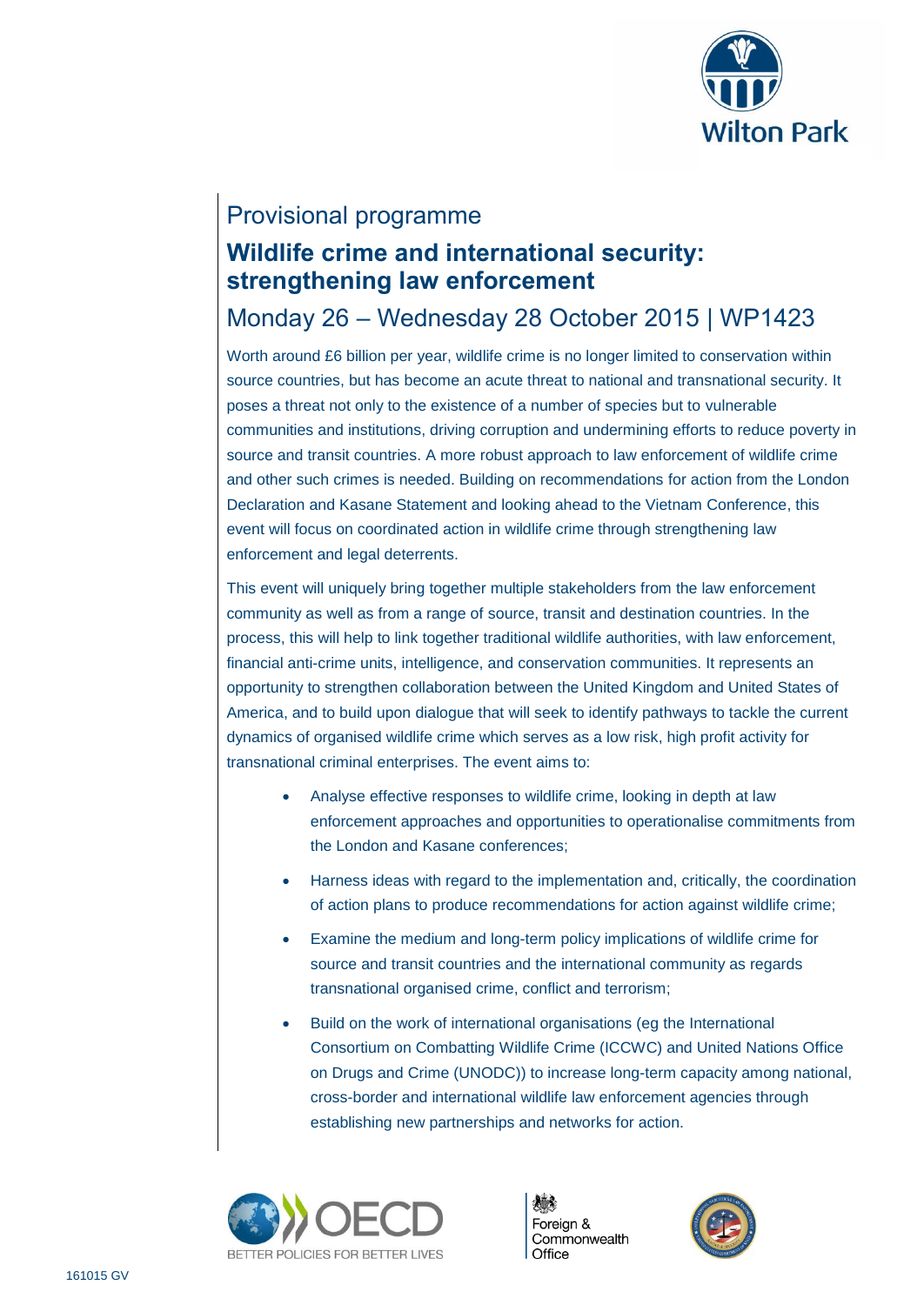**In association with the Organisation for Economic Co-operation and Development (OECD), the Foreign and Commonwealth Office and the US Department of State**

#### **Monday 26 October**

**0745-0845** Breakfast

| 1200-1300                 | Participants arrive and buffet lunch available                                                                                                                                                                                                                                                                                                                                                                                                                                                                                                                                                                                                                                                                                                                                                                                                                                           |  |
|---------------------------|------------------------------------------------------------------------------------------------------------------------------------------------------------------------------------------------------------------------------------------------------------------------------------------------------------------------------------------------------------------------------------------------------------------------------------------------------------------------------------------------------------------------------------------------------------------------------------------------------------------------------------------------------------------------------------------------------------------------------------------------------------------------------------------------------------------------------------------------------------------------------------------|--|
| 1300-1315                 | <b>Welcome and introduction</b>                                                                                                                                                                                                                                                                                                                                                                                                                                                                                                                                                                                                                                                                                                                                                                                                                                                          |  |
| 1315-1415                 | 1. Keynote speeches                                                                                                                                                                                                                                                                                                                                                                                                                                                                                                                                                                                                                                                                                                                                                                                                                                                                      |  |
| 1415-1545                 | 2. Wildlife crime: outlining the threat environment                                                                                                                                                                                                                                                                                                                                                                                                                                                                                                                                                                                                                                                                                                                                                                                                                                      |  |
|                           | The presence of corruption, organised crime and money laundering are endemic in wildlife<br>crime. They are also some of the key challenges faced by law enforcement bodies<br>internationally and have a negative impact on national economic development. The opening<br>session will offer an overview of major obstacles, objectives and how best to achieve them.<br>Building on outcomes from the London and Kasane conferences, what is realistic and<br>achievable and in what time frame? What are the opportunities afforded by the Vietnam<br>conference and how to maximise them? How does corruption and inefficiency impact upon<br>effective delivery of national and international initiatives?                                                                                                                                                                          |  |
| 1545-1630                 | Photograph followed by tea/coffee                                                                                                                                                                                                                                                                                                                                                                                                                                                                                                                                                                                                                                                                                                                                                                                                                                                        |  |
| 1630-1800                 | 3. Tracking and mapping wildlife crime: private sector initiatives                                                                                                                                                                                                                                                                                                                                                                                                                                                                                                                                                                                                                                                                                                                                                                                                                       |  |
|                           | A panel discussion will provide insight into the role of intelligence, technology, and<br>transportation companies in law enforcement approaches to combatting wildlife crime. How<br>to better police and enforce key trafficking zones in Africa and Asia? What is the overlap<br>between international trafficking hotspots and wildlife crime, and what are the security<br>implications? How to encourage governments to authorise the destruction of stockpiles of<br>wildlife products seized at ports, airports and borders? What role can technology (eg<br>geospatial mapping software, traceability systems, and intelligence databases) play in law<br>enforcement initiatives? How to encourage cooperation and intelligence sharing to detect<br>and enforce trade routes and networks? What role can the private sector play in<br>coordinating and strategizing efforts? |  |
| 1800                      | Moderator briefing in the Library                                                                                                                                                                                                                                                                                                                                                                                                                                                                                                                                                                                                                                                                                                                                                                                                                                                        |  |
| 1900                      | Reception followed by dinner                                                                                                                                                                                                                                                                                                                                                                                                                                                                                                                                                                                                                                                                                                                                                                                                                                                             |  |
| <b>Tuesday 27 October</b> |                                                                                                                                                                                                                                                                                                                                                                                                                                                                                                                                                                                                                                                                                                                                                                                                                                                                                          |  |

| 0845-0900 | 4. Review of day one and look ahead to day two                                                                                                                                                                                                                                                                                                                                                                                                                                                                                                                                                                                                                                                                                                           |
|-----------|----------------------------------------------------------------------------------------------------------------------------------------------------------------------------------------------------------------------------------------------------------------------------------------------------------------------------------------------------------------------------------------------------------------------------------------------------------------------------------------------------------------------------------------------------------------------------------------------------------------------------------------------------------------------------------------------------------------------------------------------------------|
| 0945-1115 | 6. Ensuring effective legal deterrents                                                                                                                                                                                                                                                                                                                                                                                                                                                                                                                                                                                                                                                                                                                   |
|           | In order to curb and prevent wildlife crime, it is essential that criminals involved are<br>prosecuted as an effective deterrent. Engaging local governments, law enforcement<br>agencies and communities can provide partners in reducing illicit trade. How can local<br>governments and authorities ensure domestic offences constitute 'serious crimes' within the<br>UN Convention against Transnational Organised Crime (UNTOC)? How to best employ the<br>UNTOC as a tool for international cooperation in cases of transnational poaching and illicit<br>trafficking? How to promote effective practices to criminalise corruption and bribery<br>facilitating poaching, wildlife trafficking and related offences? How to deploy the full range |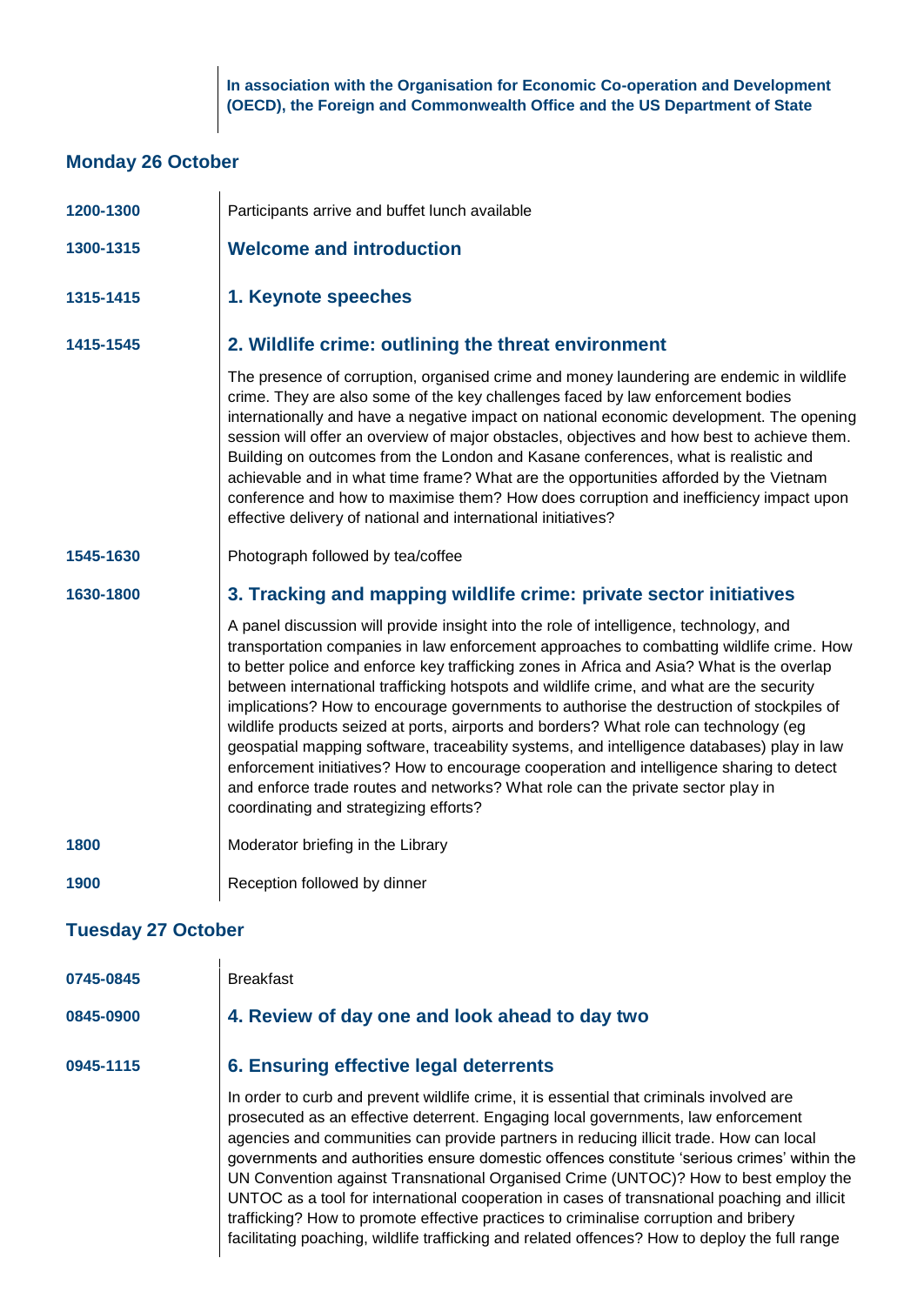|           | of existing legislation and law enforcement against other forms of organised crime? What<br>role for training and increased capacity building in raising awareness of the impact and<br>potential profits of wildlife crime?                                                                                                                                                                                                                                                                                                                                                                                                                                                                                                                                                                                                                                                                                                                                                             |
|-----------|------------------------------------------------------------------------------------------------------------------------------------------------------------------------------------------------------------------------------------------------------------------------------------------------------------------------------------------------------------------------------------------------------------------------------------------------------------------------------------------------------------------------------------------------------------------------------------------------------------------------------------------------------------------------------------------------------------------------------------------------------------------------------------------------------------------------------------------------------------------------------------------------------------------------------------------------------------------------------------------|
| 1115-1145 | Tea/coffee                                                                                                                                                                                                                                                                                                                                                                                                                                                                                                                                                                                                                                                                                                                                                                                                                                                                                                                                                                               |
| 1145-1315 | 7. Working across borders: partnering for coordinated response                                                                                                                                                                                                                                                                                                                                                                                                                                                                                                                                                                                                                                                                                                                                                                                                                                                                                                                           |
|           | In international relations, it has often been found that the work of regional organisations and<br>international collaboration can leapfrog action in certain areas. In light of this, how can<br>existing relationships and pathways of cooperation be expanded? What does an effective<br>joint response by countries affected by wildlife crime on the ground and others look like?<br>What lessons can be learnt from bilateral and multilateral investigations such as Operation<br>Cobra, and how to improve on these in future strategies? How to best engage, support and<br>share lessons with law enforcement in host countries? What role for other law enforcement<br>agencies in building the right environment? How to map resources in specific countries?<br>What is the role of intelligence in wildlife protection and how to expand and share the<br>intelligence base for policing?                                                                                  |
| 1315-1445 | Lunch                                                                                                                                                                                                                                                                                                                                                                                                                                                                                                                                                                                                                                                                                                                                                                                                                                                                                                                                                                                    |
| 1445-1615 | 8. Combatting corruption and the facilitation of wildlife trafficking                                                                                                                                                                                                                                                                                                                                                                                                                                                                                                                                                                                                                                                                                                                                                                                                                                                                                                                    |
|           | To effectively tackle the socioeconomic impacts of wildlife crime, both the demand and<br>supply for illegal products must be eradicated at all stages of the supply chain. This session<br>will provide insight into corruption and financial and illicit trade routes linked to wildlife<br>crime. What are the key signifiers of financial transactions linked to wildlife trade? How do<br>these differ from patterns of other illicit trade, and what can be learned from this? What role<br>can the banking sector play in identifying and informing authorities of irregularities in<br>financial transactions of their account holders? What need is there for a centralised<br>intelligence platform at unclassified level? How to foster a zero tolerance policy on<br>corruption associated with wildlife crime within local communities? How to maximise<br>international cooperation to prevent corruption (eg extradition, mutual legal assistance and<br>asset recovery)? |
| 1615-1645 | Tea/coffee                                                                                                                                                                                                                                                                                                                                                                                                                                                                                                                                                                                                                                                                                                                                                                                                                                                                                                                                                                               |
| 1645-1815 | 9. Practical workshops: tools for response                                                                                                                                                                                                                                                                                                                                                                                                                                                                                                                                                                                                                                                                                                                                                                                                                                                                                                                                               |
|           | Participants will be pre-selected to take part in one of five breakout groups (to ensure<br>cross-sector and international expertise is present in each) and will aim to answer several<br>key questions with a focus on practical action. This could include:                                                                                                                                                                                                                                                                                                                                                                                                                                                                                                                                                                                                                                                                                                                           |
|           | <b>Facilitating intelligence-led criminal investigations</b><br>i.<br>What more is needed to improve investigations to lead to more prosecutions and<br>convictions? Have investigations been inadequate or missing key components?                                                                                                                                                                                                                                                                                                                                                                                                                                                                                                                                                                                                                                                                                                                                                      |
|           | Enabling cross-sector and inter-agency cooperation mechanisms<br>ii.<br>How to increase law enforcement involvement in wildlife enforcement networks (WENs)?<br>What lessons can be learnt from international organisations such as ICCWC?                                                                                                                                                                                                                                                                                                                                                                                                                                                                                                                                                                                                                                                                                                                                               |
|           | <b>Strengthening financial intelligence</b><br>iii.<br>What roles can financial intelligence units and national and international banks play in<br>strengthening intelligence networks on financial crime? What are the challenges and<br>opportunities for collaboration?                                                                                                                                                                                                                                                                                                                                                                                                                                                                                                                                                                                                                                                                                                               |
|           | Security at ports, airports and borders<br>iv.<br>What can be learnt from private sector sea and air transport companies about illicit trading<br>routes? What are the opportunities for intelligence sharing and collaboration?                                                                                                                                                                                                                                                                                                                                                                                                                                                                                                                                                                                                                                                                                                                                                         |
|           | <b>Combatting corruption in wildlife crime</b><br>v.<br>How to encourage criminalisation of corruption and bribery relating to wildlife crime? What<br>examples of best practice can be drawn on?                                                                                                                                                                                                                                                                                                                                                                                                                                                                                                                                                                                                                                                                                                                                                                                        |